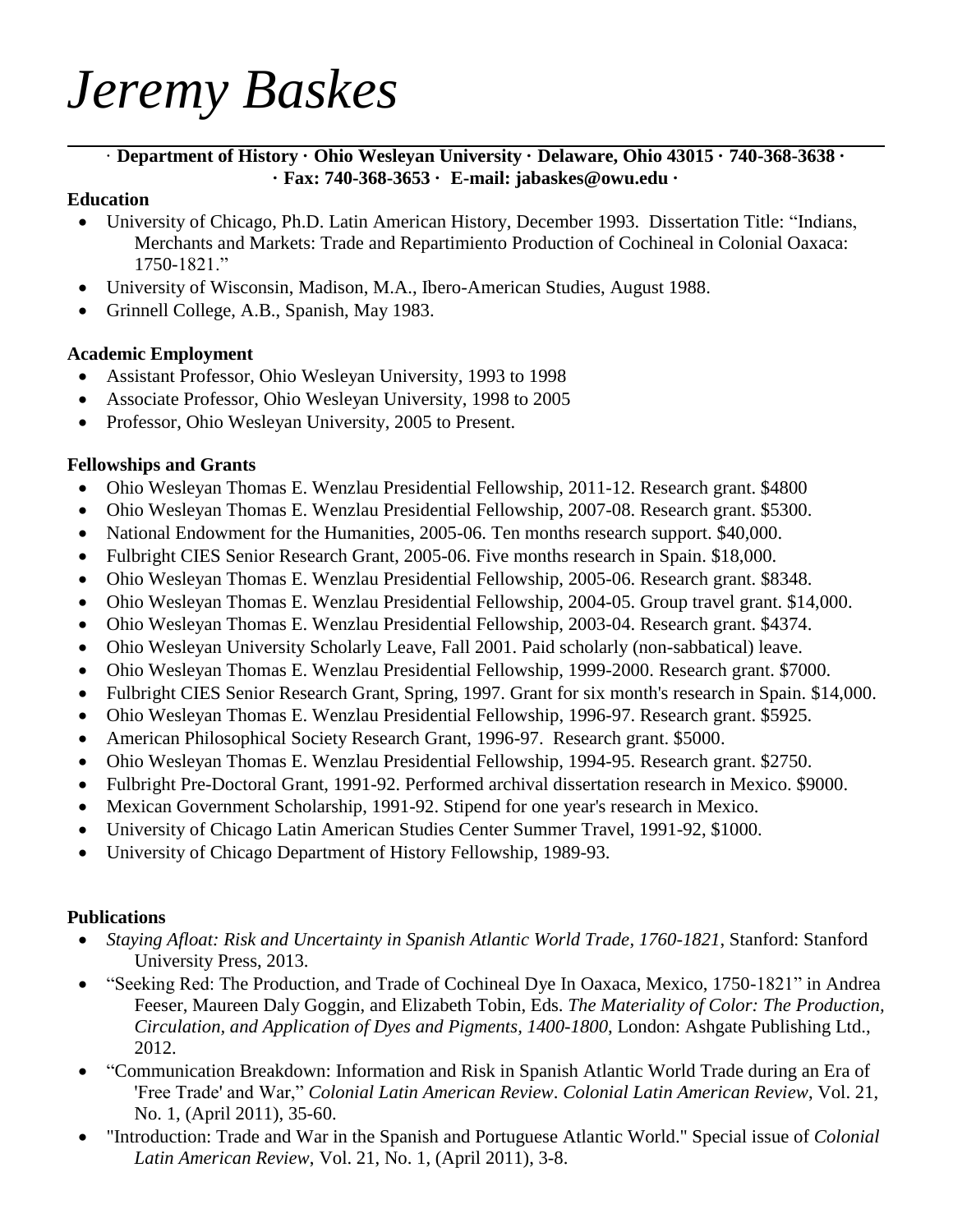- "Colonial Institutions and Cross-Cultural Trade: Repartimiento Credit and Indigenous Production of Cochineal in Eighteenth Century Oaxaca, Mexico," *Journal of Economic History*, Vol. 65, No. 1 (March 2005), 186-210.
- "Risky Ventures: Reconsidering Mexico's Colonial Trade System." *Colonial Latin American Review*, Vol. 14, No. 1, (June 2005).
- *Indians, Merchants and Markets: A Reinterpretation of the Repartimiento and Spanish-Indian Economic Relations in Colonial Oaxaca, 1750-1821*, Stanford: Stanford University Press, 2000.
- "Coerced or Voluntary? The Repartimiento and Market Participation of Peasants in Late Colonial Oaxaca." *Journal of Latin American Studies*. 28:1, Feb., 1996, 1-28.
- "Exploration and Conquest," *Exploring the European Past*, Ohio State University Press, 2002-04. (Multimedia publication)
- "Trade and Trade Goods in Central and South America" in *The Oxford Companion to World Exploration, Editor-in-Chief: David Buisseret*, Oxford University Press, 2006.
- "Trade Routes, Central and South America," in *The Oxford Companion to World Exploration, Editorin-Chief: David Buisseret*, Oxford University Press, 2006.
- "Colonial Mexican Credit," *Colonial Latin American Review*, Vol. 6, No. 1, June 1997. (Review Essay)

## **Book Reviews**

- Altman, Ida. *Transatlantic Ties in the Spanish Empire : Brihuega, Spain, & Puebla, Mexico, 1560- 1620*. Stanford, Calif.: Stanford University Press, 2000, in *The Historian*, 65:2, Winter 2002.
- Andrien, Kenneth J. *The Human Tradition in Colonial Latin America*. Wilmington, Del.: Scholarly Resources Inc., 2002, in *The Americas*, 60:2, October, 2003.
- Castleman, Bruce A. *Building the King's Highway: Labor, Society, and Family on Mexico's Caminos Reales, 1757-1804*. Tucson: University of Arizona Press, 2005, *International Review of Social History*, 52:01, Winter 2007.
- Chowning, Margaret. *Wealth and Power in Provincial Mexico : Michoacán from the Late Colony to the Revolution*. Stanford, Calif.: Stanford University Press, 1999, in *Bulletin of Latin American Research*, Jan. 2001.
- De La Pedraja, René. *Latin American Merchant Shipping in the Age of Global Competition*, Contributions in Economics and Economic History No. 209. Westport, Conn.: Greenwood Press, 1999, in *American Historical Review*, April 2001.
- Deans-Smith, Susan. *Bureaucrats, Planters, and Workers : The Making of the Tobacco Monopoly in Bourbon Mexico*. 1st ed. Austin: University of Texas Press, 1992, in *The Historian*, v. 58, Autumn 1995.
- Fisher, John R. *The Economic Aspects of Spanish Imperialism in America, 1492-1810*. Liverpool: Liverpool University Press, 1997, in *The Americas,* 55:2, Oct. 1998.
- Garcia Acosta, Virginia, *Los Precios de Alimentos y Manufacturas Novohispanos*. 1. ed. Tlalpan, D.F. Mexico, D.F.: Centro de Investigaciones y Estudios Superiores en Antropologia Social; Instituto de Investigaciones Dr. Jose Maria Luis Mora, 1995, in *Journal of Latin American Studies*, v. 28, May 1996.
- Haslip-Viera, Gabriel. *Crime and Punishment in Late Colonial Mexico City, 1692-1810*. 1st ed. Albuquerque: University of New Mexico Press, 1999, in *The Historian*, 63:3, Spring 2001.
- Hausberger, Bernard and Antonio Ibarra, eds. El comercio y poder en América colonial, Los consulados de comerciantes, siglos *XVII-XIX*, (Madrid, Mexico & Frankfurt, 2003), *Hispanic American Historical Review*, Vol. 86:2, May 2006.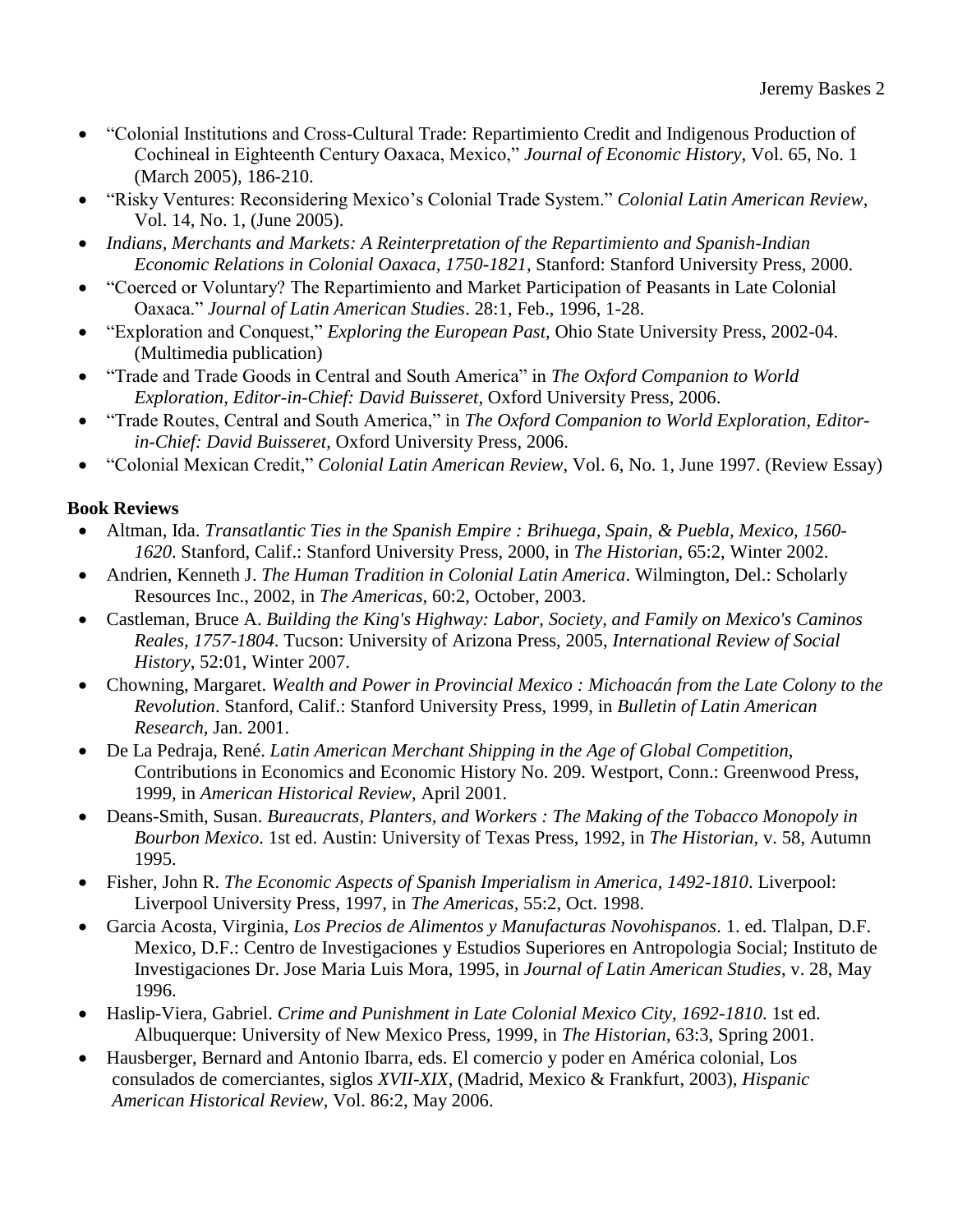- Lamikiz, Xabier, *Trade and Trust in the Eighteenth-Century Atlantic World*, Suffolk: Boydell and Brewer, 2010, in *The English Historical Review*, Vol. 126, Issue 523, Dec 2011.
- Mangan, Jane E., *Trading Roles: Gender, Ethnicity, and the Urban Economy in Colonial Potosí*, Durham: Duke University Press, 2005, in *Business History Review,* 79:4,Winter 2005.
- Martínez López-Cano, María del Pilar. *El Crédito a Largo Plazo en el Siglo X*VI*: Ciudad De México, 1550-1620*. 1a ed. Mâexico: Universidad Nacional Autónoma de México, 1995, in *Colonial Latin American Review*, 6:1, 1997.
- Martinez Lopez-Cano, Maria del Pilar. *Iglesia, Estado Y Economia, Siglos XVI Al XIX*. 1. ed. Mexico, DF: Universidad Nacional Autonoma de Mexico Intituto de Investigaciones Dr. Jose Maria Luis Mora, 1995, in *Colonial Latin American Review*, 6:1, 1997.
- Melville, Elinor G. K. *A Plague of Sheep : Environmental Consequences of the Conquest of Mexico*, *Studies in Environment and History*. Cambridge <England> ; New York, NY, USA: Cambridge University Press, 1994, in *Bulletin of Latin American Research* 18:3, 1999.
- Mora-Torres, *Juan. The Making of the Mexican Border : The State, Capitalism, and Society in Nuevo Leâon, 1848-1910*. 1st ed. Austin, TX: University of Texas Press, 2001, in Economic History Net – June 2002.
- Patch, Robert. *Maya and Spaniard in Yucatan, 1648-1812*. Stanford, Calif.: Stanford University Press, 1993, in *The Hispanic American Historical Review* v. 75 (Nov. 1995).
- Restall, Matthew. *The Black Middle: Africans, Mayas, and Spaniards in Colonial Yucatan*. Stanford: Stanford University Press, 1999 in *Enterprise and Society*, 13:4, Dec. 2012
- Ruiz Medrano, Ethelia. *Reshaping New Spain : Government and Private Interests in the Colonial Bureaucracy, 1531-1550*. Boulder: University Press of Colorado, 2006, *The Americas*, 63:3, Jan. 2007.
- Silva Riquer, Jorge, and Antonio Escobar Ohmstede. *Mercados Indígenas en México, Chile y Argentina*, Siglos XVIII-XIX. 1. ed., México, D.F.: Instituto de Investigaciones Dr. José María Luis Mora : Centro de Investigaciones y Estudios Superiores en Antropología Social, 2000, in *Hispanic American Historical Review*, Feb 2002 & May 2002.
- Stein, Stanley J., and Barbara H. Stein. *Silver, Trade, and War: Spain and America in the Making of Early Modern Europe*. Baltimore: Johns Hopkins University Press, 2000, in *The Historian*, 65:2, (Winter, 2002).
- Stein, Stanley J., and Barbara H. Stein. *Apogee of Empire : Spain and New Spain in the Age of Charles Iii, 1759-1789*. Baltimore, Md.: Johns Hopkins University Press, 2003, in *Colonial Latin American Review*, 16:1, 2007.
- Topik, Steven, Carlos Marichal, and Zephyr L. Frank, eds. *From Silver to Cocaine : Latin American Commodity Chains and the Building of the World Economy, 1500-2000*, Durham: Duke University Press, 2006, in Economic History Net, January, 2007.
- Vila Vilar, Enriqueta, Allan J. Kuethe, and Carlos Alvarez Nogal. *Relaciones de Poder y Comercio Colonial: Nuevas Perspectivas*. Madrid: Consejo Superior de Investigaciones Científicas, 1999, in *The Hispanic American Historical Review,* 80:3, Aug. 2000.
- Weiner, Richard. *Race, Nation, and Market : Economic Culture in Porfirian Mexico*. Tucson: University of Arizona Press, 2004, in *The Historian,* 67:4, 2005.

## **Conferences & Papers**

- American Historical Association, January 2014. Organizer and Presenter: "Risk and Uncertainty in Spanish Atlantic Trade: A Reinterpretation of the Fleet System."
- Center for Historical Studies, Northwestern University, March 2013. Commentator, "Cultures of Borrowing: Debt in History."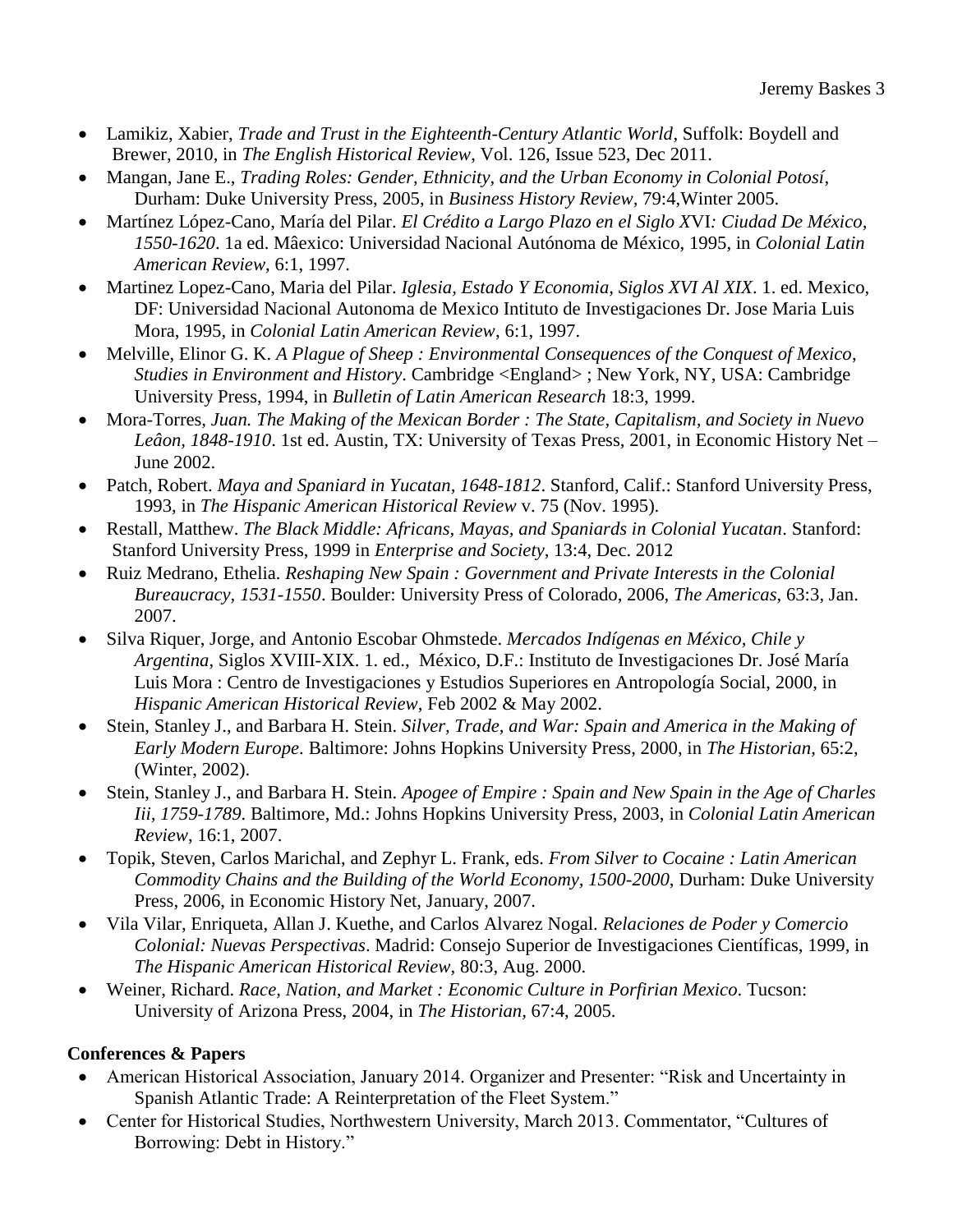- Early Modern History Lecture Series, Miami University, Oxford, OH, October 2011: Delivered "Risky Business: Trade and Uncertainty in the Eighteenth Century Spanish Atlantic World."
- World Economic History Conference, Utrecht, August 2009. Organizer & presenter: "The Iberian Transatlantic Commercial World in an era of Reform and War, 1750-1821."
- American Historical Association, January 2009. Commentator: "Informal Credit Networks and the Protection of Plebeian Wealth in Colonial Oaxaca."
- London School of Economics, London, England, June 2004. Read "Colonial Institutions and Cross Cultural Trade in Eighteenth Century Mexico."
- International Economic History Association, Buenos Aires, July 2002. Delivered: "Indians, Repartimiento Credit, and the Export of Cochineal."
- American Historical Association, January 2002. Chaired: "New Directions in Colonial Mexico's Economic History: Silver and the Growth of the Trans-Pacific Trade with China."
- Social Science History Association, Chicago, November 2001. Round Table on Jeremy Baskes, *Indians, Merchants and Markets: A Reinterpretation of the Repartimiento and Spanish-Indian Economic Relations in Colonial Oaxaca, 1750-1821*, Stanford: Stanford University Press.
- Ohio State University, Early Modern Workshop, November 2001, Delivered: "Spaniards and Indians in the Colonial Mexican Economy."
- South Eastern Conference on Latin American Studies, Veracruz Mexico, February 2001. Delivered: "Risky Business: Mexican Merchants and the Perils of Trade in the Late Colonial Period."
- Emory University, Department of History, February 2000. Delivered: "Coercion and Market Participation of Indians in 18<sup>th</sup> Century Mexico."
- American Historical Association, Chicago, Illinois, January 2000. Delivered: "Staying Afloat: Maritime Insurance in the Spanish Transatlantic Trade."
- Visions and Revisions in Mexican History, Conference in Honor of David Brading, Cambridge, England, September 1999. Delivered: "War & Risk: Maritime Insurance and Spanish-Mexican Trade, 1780-1817."
- The Historical Society, Boston University, May 1999. Commentator: "Don Porfirio's Yankees."
- Ohio Academy of History, Dayton, April 1999. Commentator: "Texts and Contexts in Colonial Latin America."
- University of Minnesota, History Department, January 1998. Delivered: "Coercion and Market Participation in Colonial Mexico."
- American Historical Association, New York, January 1997. Delivered: "Informal Credit in Late Colonial Mexico."
- University of California Economic History Group, Stanford University, Nov. 1996. Delivered: "Informal Credit Institutions and Monopolists in Late Colonial Oaxaca."
- Ohio Academy of Historians, April 1996. Chair: "U.S. Response to Upheaval In Latin America During the Cold War."
- Latin American Studies Association, Wash., D.C., September 1995. Delivered: "Alcaldes Mayores, Peasants and Credit."
- University of Chicago CLAS Seminar Series, April 1993. Read: "Risky Business: Credit and Default in the Cochineal Trade."
- University of Michigan, Conference on Post-Emancipation Societies, April 1989. Read: "The Cuban 'Race War' of 1912."

## **Other Professional Activities**

External Personnel Reviewer Denison University, University of North Florida, and Bowling Green State